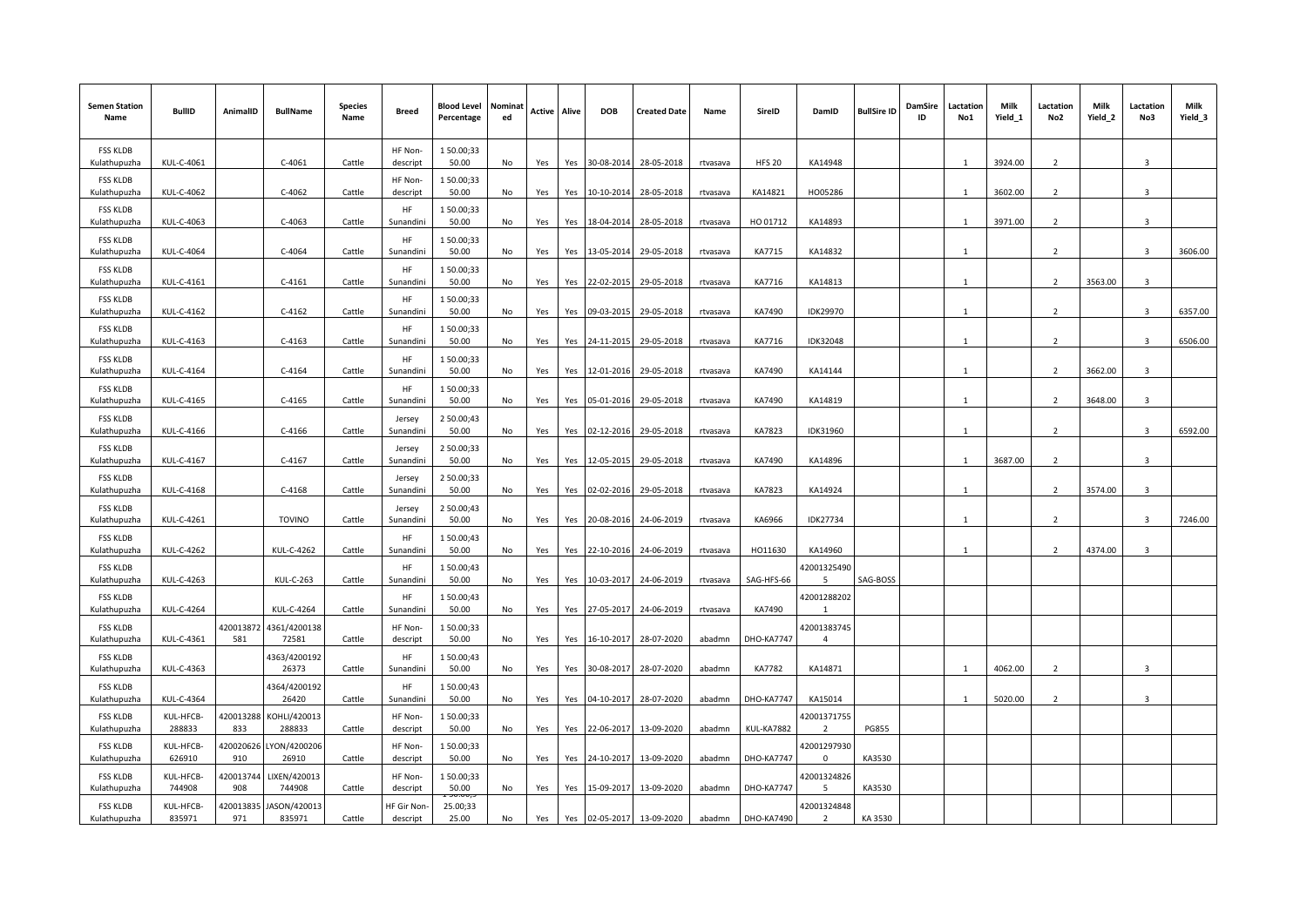| <b>Semen Station</b><br>Name    | <b>BullID</b>          | AnimalID         | <b>BullName</b>         | <b>Species</b><br>Name | <b>Breed</b>                    | <b>Blood Level</b><br>Percentage   | Nominat<br>ed | Active | Alive | <b>DOB</b> | <b>Created Date</b> | Name     | SireID            | DamID                         | <b>BullSire ID</b> | DamSire<br>ID | Lactation<br>No1 | Milk<br>Yield_1 | Lactation<br>No2         | Milk<br>Yield_2 | Lactation<br>No3        | Milk<br>Yield_3 |
|---------------------------------|------------------------|------------------|-------------------------|------------------------|---------------------------------|------------------------------------|---------------|--------|-------|------------|---------------------|----------|-------------------|-------------------------------|--------------------|---------------|------------------|-----------------|--------------------------|-----------------|-------------------------|-----------------|
| <b>FSS KLDB</b><br>Kulathupuzha | KUL-HFCB-<br>836132    | 420013836<br>132 | OBRIAN/42001<br>3836132 | Cattle                 | HF Non-<br>descript             | 150.00;33<br>50.00                 | No.           | Yes    | Yes   | 25-07-2017 | 13-09-2020          | abadmn   | <b>DHO-KA7747</b> | 42001289496<br>-6             | KA3530             |               |                  |                 |                          |                 |                         |                 |
| <b>FSS KLDB</b><br>Kulathupuzha | KUL-HFCB-<br>837647    | 420013837<br>647 | KANE/4200138<br>37647   | Cattle                 | Non-<br>descript                | <b>30.00.</b><br>25.00;33<br>25.00 | No            | Yes    | Yes   | 14-03-2017 | 13-09-2020          | abadmn   | KUL-HS-20         | 12001332941<br>$\overline{a}$ | <b>B.NOAH</b>      |               |                  |                 |                          |                 |                         |                 |
| <b>FSS KLDB</b><br>Kulathupuzha | KUL-HFND-<br>KA9032    |                  | KA 9032                 | Cattle                 | HF Non-<br>descript             | 150.00;33<br>50.00                 | No            | Yes    | Yes   | 27-08-2005 | 10-05-2016          | rtvasava | KA 4314           | <b>IDK 20051</b>              |                    |               | $\mathbf{1}$     |                 | $\overline{2}$           | 4048.00         | $\overline{\mathbf{3}}$ |                 |
| <b>FSS KLDB</b><br>Kulathupuzha | KUL-HFND-<br>KA9555    |                  | KA 9555                 | Cattle                 | HF Non-<br>descript             | 150.00;33<br>50.00                 | No            | Yes    | Yes   | 09-02-2007 | 10-05-2016          | rtvasava | KA 5141           | KA 5663                       |                    |               | $\mathbf{1}$     | 3888.00         | $\overline{2}$           |                 | $\overline{3}$          |                 |
| <b>FSS KLDB</b>                 | KUL-HFND-              |                  | KA 9966                 | Cattle                 | HF Non-                         | 150.00;33                          | No            |        |       |            |                     |          | KA 7713           |                               |                    |               |                  | 4124.00         | $\overline{2}$           |                 | $\overline{3}$          |                 |
| Kulathupuzha<br><b>FSS KLDB</b> | KA9966                 |                  |                         |                        | descript                        | 50.00<br>150.00;28                 |               | Yes    | Yes   | 22-05-2007 | 10-05-2016          | rtvasava |                   | <b>IDK 20912</b>              |                    |               | $\overline{1}$   |                 | $\overline{2}$           |                 | $\overline{3}$          |                 |
| Kulathupuzha<br><b>FSS KLDB</b> | KUL-HS-20<br>KUL-JYND- |                  | <b>HS-20</b>            | Cattle                 | <b>HF Sahiwal</b><br>lersey Non | 50.00<br>2 50.00;33                | Yes           | Yes    | Yes   | 03-05-1998 | 05-08-2015          | rtvasava | <b>B.NOAH</b>     | S5268                         |                    |               |                  | 6318.00         | $\overline{2}$           |                 | $\mathbf{3}$            |                 |
| Kulathupuzha<br><b>FSS KLDB</b> | KA8651<br>KUL-JYND-    |                  | KA 8651                 | Cattle                 | descript<br>lersey Non          | 50.00<br>2 50.00;33                | No            | Yes    | Yes   | 13-07-2004 | 10-05-2016          | rtvasava | KA 4145           | KTM 58663                     |                    |               |                  | 3642.00         |                          |                 |                         |                 |
| Kulathupuzha<br><b>FSS KLDB</b> | KA8663<br>KUL-JYND-    |                  | KA 8663                 | Cattle                 | descript<br>lersey Non          | 50.00<br>2 50.00;33                | No            | Yes    | Yes   | 01-08-2004 | 10-05-2016          | rtvasava | KA 4555           | OIC 4038                      |                    |               | $\overline{1}$   | 3604.00         | $\overline{2}$           |                 | 3                       |                 |
| Kulathupuzha<br><b>FSS KLDB</b> | KA8684<br>KUL-JYND-    |                  | KA 8684                 | Cattle                 | descript<br>lersey Non          | 50.00<br>2 50.00;33                | No            | Yes    | Yes   | 29-09-2004 | 10-05-2016          | rtvasava | KA 4152           | <b>IDK 14473</b>              |                    |               | $\mathbf{1}$     | 3612.00         | $\overline{2}$           |                 | $\overline{3}$          |                 |
| Kulathupuzha<br><b>FSS KLDB</b> | KA8692<br>KUL-JYND-    |                  | KA 8692                 | Cattle                 | descript<br>lersey Non          | 50.00<br>2 50.00;33                | No            | Yes    | Yes   | 03-10-2004 | 10-05-2016          | rtvasava | KA 5496           | <b>IDK 18305</b>              |                    |               | $\overline{1}$   | 3769.00         | $\overline{2}$           |                 | $\overline{3}$          |                 |
| Kulathupuzha<br><b>FSS KLDB</b> | KA8763<br>KUL-JYND-    |                  | KA 8763                 | Cattle                 | descript<br>lersey Non          | 50.00<br>2 50.00;33                | No            | Yes    | Yes   | 15-06-2005 | 10-05-2016          | rtvasava | KA4314            | KA 6745                       |                    |               | $\mathbf{1}$     | 3840.00         | 2                        |                 | $\overline{3}$          |                 |
| Kulathupuzha<br><b>FSS KLDB</b> | KA9019<br>KUL-JYND-    |                  | KA 9019                 | Cattle                 | descript<br>lersey Non          | 50.00<br>2 50.00;33                | No            | Yes    | Yes   | 04-07-2005 | 10-05-2016          | rtvasava | KA 4555           | <b>IDK 14550</b>              |                    |               | $\mathbf{1}$     |                 | $\overline{2}$           | 4793.00         | 3                       |                 |
| Kulathupuzha<br><b>FSS KLDB</b> | KA9735<br>KUL-JYND-    |                  | KA 9735                 | Cattle                 | descript<br>Jersey Non          | 50.00<br>2 50.00;33                | No            | Yes    | Yes   | 27-02-2007 | 10-05-2016          | rtvasava | KA 5390           | KTM 68738                     |                    |               |                  |                 | $\overline{\phantom{a}}$ |                 | $\mathbf{3}$            | 4565.00         |
| Kulathupuzha<br><b>FSS KLDB</b> | KA9860<br>KUL-JYND-    |                  | KA 9860                 | Cattle                 | descript<br>lersey Non-         | 50.00<br>2 50.00;33                | No            | Yes    | Yes   | 02-09-2007 | 10-05-2016          | rtvasava | KA 5390           | PM 22683                      |                    |               | $\mathbf{1}$     | 3854.00         | $\overline{2}$           |                 | $\mathbf{3}$            |                 |
| Kulathupuzha<br><b>FSS KLDB</b> | KA9976                 |                  | KA 9976                 | Cattle                 | descript<br>lersey Non          | 50.00<br>2 50.00;33                | No            | Yes    | Yes   | 11-07-2007 | 10-05-2016          | rtvasava | KA 5390           | PTM 12738                     |                    |               | $\mathbf{1}$     | 3911.00         | $\overline{2}$           |                 | 3                       |                 |
| Kulathupuzha<br><b>FSS KLDB</b> | <b>KUL-KA10508</b>     |                  | KA10508                 | Cattle                 | descript<br>HF                  | 50.00<br>150.00;43                 | No            | Yes    | Yes   | 09-01-2008 | 26-02-2018          | rtvasava | KA5753            | 21018                         |                    |               | $\mathbf{1}$     | 3638.00         | $\overline{2}$           |                 | 3                       |                 |
| Kulathupuzha<br><b>FSS KLDB</b> | <b>KUL-KA10509</b>     |                  | KA10509                 | Cattle                 | Sunandini<br>Jersey Non         | 50.00<br>2 50.00;33                | No            | Yes    | Yes   | 03-08-2008 | 26-10-2018          | rtvasava | KA5740            | 20027                         |                    |               |                  |                 | $\overline{2}$           | 4178.00         | 3                       |                 |
| Kulathupuzha<br><b>FSS KLDB</b> | <b>KUL-KA11013</b>     |                  | KA11013                 | Cattle                 | descript<br>lersey Non          | 50.00<br>2 50.00;33                | No            | Yes    | Yes   | 17-08-2009 | 26-02-2018          | rtvasava | KA5753            | <b>IDK25832</b>               |                    |               | $\overline{1}$   | 4371.00         | $\overline{2}$           |                 | $\mathbf{3}$            |                 |
| Kulathupuzha<br><b>FSS KLDB</b> | <b>KUL-KA11256</b>     |                  | KA11256                 | Cattle                 | descript<br>lersey Non          | 50.00<br>2 50.00;33                | No            | Yes    | Yes   | 08-06-2011 | 26-02-2018          | rtvasava | KA6704            | ID25663                       |                    |               | 1                |                 | $\overline{2}$           | 4934.00         | 3                       |                 |
| Kulathupuzha<br><b>FSS KLDB</b> | <b>KUL-KA11257</b>     |                  | KA11257                 | Cattle                 | descript                        | 50.00                              | No            | Yes    | Yes   | 08-06-2011 | 30-10-2017          | rtvasava | KA 6704           | ID27371                       |                    |               | 1                | 5053.00         | $\overline{2}$           |                 | 3                       |                 |
| Kulathupuzha<br><b>FSS KLDB</b> | <b>KUL-KA11577</b>     |                  | KA11577                 | Cattle                 | Vechur<br>Jersey Non            | 32 100.00<br>2 50.00;33            | No            | Yes    | Yes   | 01-11-2010 | 02-02-2018          | rtvasava | NSVR1             | VR101                         |                    |               |                  |                 | $\mathbf{2}$             | 710.00          | 3                       |                 |
| Kulathupuzha<br><b>FSS KLDB</b> | <b>KUL-KA11602</b>     |                  | KA11602                 | Cattle                 | descript<br>lersey Non-         | 50.00<br>2 50.00;33                | No            | Yes    | Yes   | 19-12-2011 | 26-02-2018          | rtvasava | CB223             | X191                          |                    |               |                  | 3550.00         | $\overline{2}$           |                 | $\mathbf{3}$            |                 |
| Kulathupuzha                    | <b>KUL-KA11603</b>     |                  | KA11603                 | Cattle                 | descript                        | 50.00                              | No            | Yes    | Yes   | 15-01-2012 | 30-10-2017          | rtvasava | J 4349            | 208                           |                    |               | $\overline{1}$   | 2820.00         | $\overline{2}$           |                 | 3                       |                 |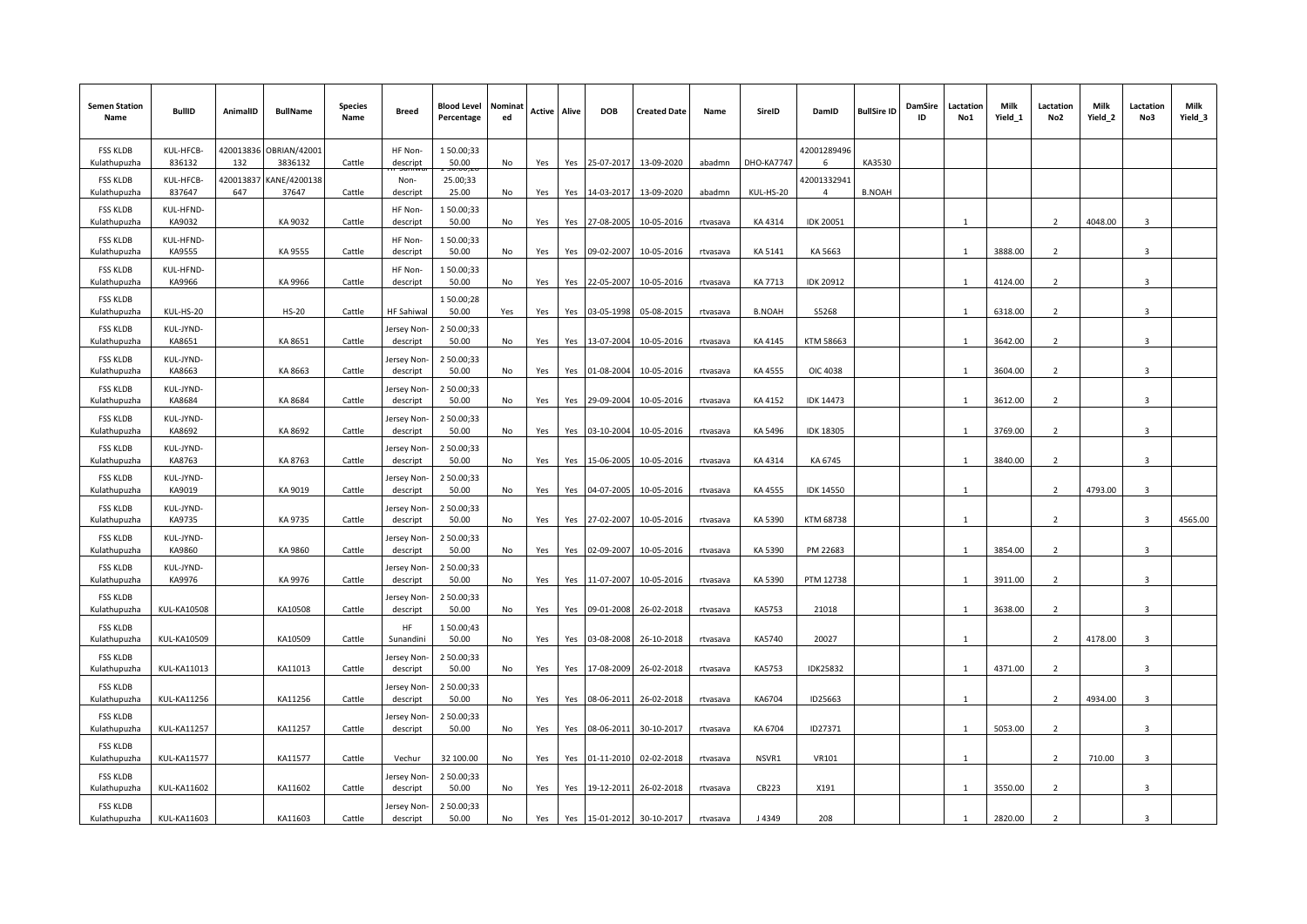| <b>Semen Station</b><br>Name    | <b>BullID</b>      | AnimalID | <b>BullName</b>          | <b>Species</b><br>Name | Breed                       | <b>Blood Level Nominat</b><br>Percentage | ed | Active | Alive | <b>DOB</b> | <b>Created Date</b>   | Name     | SireID  | DamID           | <b>BullSire ID</b> | DamSire<br>ID | Lactation<br>No1 | Milk<br>Yield_1 | Lactation<br>No <sub>2</sub> | Milk<br>Yield_2 | Lactation<br>No3        | Milk<br>Yield_3 |
|---------------------------------|--------------------|----------|--------------------------|------------------------|-----------------------------|------------------------------------------|----|--------|-------|------------|-----------------------|----------|---------|-----------------|--------------------|---------------|------------------|-----------------|------------------------------|-----------------|-------------------------|-----------------|
| <b>FSS KLDB</b><br>Kulathupuzha | <b>KUL-KA12207</b> |          | KA12207                  | Cattle                 | <b>HF Rathi</b>             | 150.00;25<br>50.00                       | No | Yes    | Yes   | 28-04-2011 | 07-11-2014            | rtvasava | 14HO910 | KA10200         |                    |               |                  |                 | $\overline{2}$               | 3050.00         | 3                       |                 |
| <b>FSS KLDB</b><br>Kulathupuzha | <b>KUL-KA12642</b> |          | KA12642                  | Cattle                 | Vechur                      | 32 100.00                                | No | Yes    | Yes   | 25-12-2010 | 05-02-2018            | rtvasava | NSVR4   | VR104           |                    |               | -1               |                 | $\overline{2}$               | 730.00          | 3                       |                 |
| <b>FSS KLDB</b><br>Kulathupuzha | <b>KUL-KA12903</b> |          | KA12903                  | Cattle                 | Vechur                      | 32 100.00                                | No | Yes    | Yes   | 08-04-2012 | 02-02-2018            | rtvasava | SURRYA  | V677            |                    |               | -1               |                 | 2                            | 730.00          | 3                       |                 |
| <b>FSS KLDB</b><br>Kulathupuzha | <b>KUL-KA12915</b> |          | KA12915                  | Cattle                 | ersey Non<br>descript       | 2 50.00;33<br>50.00                      | No | Yes    | Yes   | 09-02-2011 | 30-10-2017            | rtvasava | J 671   | KN6630          |                    |               | $\mathbf{1}$     | 3100.00         | 2                            |                 | 3                       |                 |
| <b>FSS KLDB</b><br>Kulathupuzha | <b>KUL-KA12935</b> |          | KA 12935                 | Cattle                 | HF Non-<br>descript         | 150.00;33<br>50.00                       | No | Yes    | Yes   | 09-02-2011 | 02-03-2016            | rtvasava | KA 6030 | T12200          |                    |               | $\mathbf{1}$     | 4400.00         | $\overline{2}$               |                 | 3                       |                 |
| <b>FSS KLDB</b><br>Kulathupuzha | <b>KUL-KA12952</b> |          | KA12952                  | Cattle                 | Vechur                      | 32 100.00                                | No | Yes    | Yes   | 09-01-2013 | 05-02-2018            | rtvasava | NSVR5   | <b>VR105</b>    |                    |               | $\mathbf{1}$     |                 | $\overline{2}$               |                 | $\mathbf{3}$            | 720.00          |
| <b>FSS KLDB</b><br>Kulathupuzha | <b>KUL-KA13230</b> |          | KA13230                  | Cattle                 | Vechur                      | 32 100.00                                | No | Yes    | Yes   | 17-09-2014 | 02-02-2018            | rtvasava | V776    | V866            |                    |               | 1                |                 | 2                            | 740.00          | 3                       |                 |
| <b>FSS KLDB</b><br>Kulathupuzha | <b>KUL-KA13233</b> |          | KA13233                  | Cattle                 | Vechur                      | 32 100.00                                | No | Yes    | Yes   | 28-02-2013 | 05-02-2018            | rtvasava | V756    | V163            |                    |               | -1               |                 | $\overline{2}$               |                 | 3                       | 740.00          |
| <b>FSS KLDB</b><br>Kulathupuzha | <b>KUL-KA13235</b> |          | KA13235                  | Cattle                 | Vechur                      | 32 100.00                                | No | Yes    | Yes   | 01-12-2013 | 26-10-2018            | rtvasava | V692    | V738            |                    |               | $\mathbf{1}$     | 550.00          | $\overline{2}$               |                 | $\overline{3}$          |                 |
| <b>FSS KLDB</b><br>Kulathupuzha | <b>KUL-KA13236</b> |          | KA13236                  | Cattle                 | Vechur                      | 32 100.00                                | No | Yes    | Yes   | 30-03-2013 | 05-02-2018            | rtvasava | V673    | V753            |                    |               | -1               |                 | 2                            | 780.00          | 3                       |                 |
| <b>FSS KLDB</b><br>Kulathupuzha | <b>KUL-KA13263</b> |          | KA13263                  | Cattle                 | Vechur                      | 32 100.00                                | No | Yes    | Yes   | 15-02-2015 | 05-02-2018            | rtvasava | KA10959 | KA12931         |                    |               | $\overline{1}$   | 840.00          | 2                            |                 | -3                      |                 |
| <b>FSS KLDB</b><br>Kulathupuzha | KUL-KA13401        |          | KA13401                  | Cattle                 | HF<br>Sunandini             | 150.00;43<br>50.00                       | No | Yes    | Yes   | 24-11-2015 | 23-05-2019            | rtvasava | KA7716  | <b>IDK32048</b> |                    |               | -1               |                 | $\overline{2}$               |                 | 3                       | 6506.00         |
| <b>FSS KLDB</b><br>Kulathupuzha | <b>KUL-KA13404</b> |          | KA13404                  | Cattle                 | Jersey<br>Sunandini         | 2 50.00;43<br>50.00                      | No | Yes    | Yes   | 02-12-2016 | 23-05-2019            | rtvasava | KA7823  | IDK31960        |                    |               | $\mathbf{1}$     |                 | $\overline{2}$               |                 | з                       | 6592.00         |
| <b>FSS KLDB</b><br>Kulathupuzha | <b>KUL-KA13426</b> |          | KA13426/4200<br>19226180 | Cattle                 | Jersey<br>Sunandini         | 2 50.00;43<br>50.00                      | No | Yes    | Yes   | 20-08-2016 | 18-06-2019            | rtvasava | KA6966  | IDK27734        |                    |               | -1               |                 | $\overline{2}$               |                 | 3                       | 7246.00         |
| <b>FSS KLDB</b><br>Kulathupuzha | <b>KUL-KA14162</b> |          | KA14162                  | Cattle                 | HF Non-<br>descript         | 150.00;33<br>50.00                       | No | Yes    | Yes   | 11-03-2012 | 11-04-2018            | rtvasava | HO11355 | HT888787        |                    |               | -1               |                 | $\overline{2}$               | 3922.00         | 3                       |                 |
| <b>FSS KLDB</b><br>Kulathupuzha | <b>KUL-KA14337</b> |          | KA14337                  | Cattle                 | HF<br>Sunandini             | 150.00;43<br>50.00                       | No | Yes    | Yes   | 17-08-2013 | 16-10-2018            | rtvasava | HO13041 | HT999677        |                    |               | -1               |                 | $\overline{2}$               | 4644.00         | $\mathbf{3}$            |                 |
| <b>FSS KLDB</b><br>Kulathupuzha | <b>KUL-KA14340</b> |          | KA14340                  | Cattle                 | HF Non-<br>descript         | 150.00;33<br>50.00                       | No | Yes    | Yes   | 23-08-2013 | 26-02-2018            | rtvasava | HO10644 | KA9904          |                    |               | -1               | 3513.00         | 2                            |                 | 3                       |                 |
| <b>FSS KLDB</b><br>Kulathupuzha | <b>KUL-KA14512</b> |          | KA14512                  | Cattle                 | ersey Non<br>descript       | 2 50.00;33<br>50.00                      | No | Yes    | Yes   |            | 29-01-2014 26-02-2018 | rtvasava | KA6706  | KA11170         |                    |               | -1               | 4150.00         | 2                            |                 | $\mathbf{3}$            |                 |
| <b>FSS KLDB</b><br>Kulathupuzha | <b>KUL-KA14791</b> |          | KA14791                  | Cattle                 | <b>Iersey Red</b><br>Sindhi | 2 50.00;27<br>50.00                      | No | Yes    | Yes   | 12-06-2011 | 11-04-2018            | rtvasava | CB223   | 2X230           |                    |               | -1               | 2800.00         | 2                            |                 | $\overline{\mathbf{3}}$ |                 |
| <b>FSS KLDB</b><br>Kulathupuzha | <b>KUL-KA14792</b> |          | KA14792                  | Cattle                 | ersey Non<br>descript       | 2 50.00;33<br>50.00                      | No | Yes    | Yes   | 16-11-2012 | 26-02-2018            | rtvasava | CB223   | 3X328           |                    |               | $\mathbf{1}$     | 3510.00         | 2                            |                 | 3                       |                 |
| <b>FSS KLDB</b><br>Kulathupuzha | <b>KUL-KA15123</b> |          | KA15123                  | Cattle                 | Vechur                      | 32 100.00                                | No | Yes    | Yes   | 01-10-2015 | 05-02-2018            | rtvasava | NSVR3   | VR103           |                    |               | -1               |                 | 2                            | 750.00          | 3                       |                 |
| <b>FSS KLDB</b><br>Kulathupuzha | <b>KUL-KA15164</b> |          | KA15164                  | Cattle                 | Vechur                      | 32 100.00                                | No | Yes    | Yes   | 21-03-2016 | 23-04-2020            | rtvasava | V964    | V716            |                    |               | -1               |                 | $\overline{2}$               | 655.00          | 3                       |                 |
| <b>FSS KLDB</b><br>Kulathupuzha | <b>KUL-KA15167</b> |          | KA15167/4200<br>19226258 | Cattle                 | Vechur                      | 32 100.00                                | No | Yes    | Yes   | 01-03-2016 | 23-04-2020            | rtvasava | V890    | V708            |                    |               |                  |                 | $\overline{2}$               | 750.00          | 3                       |                 |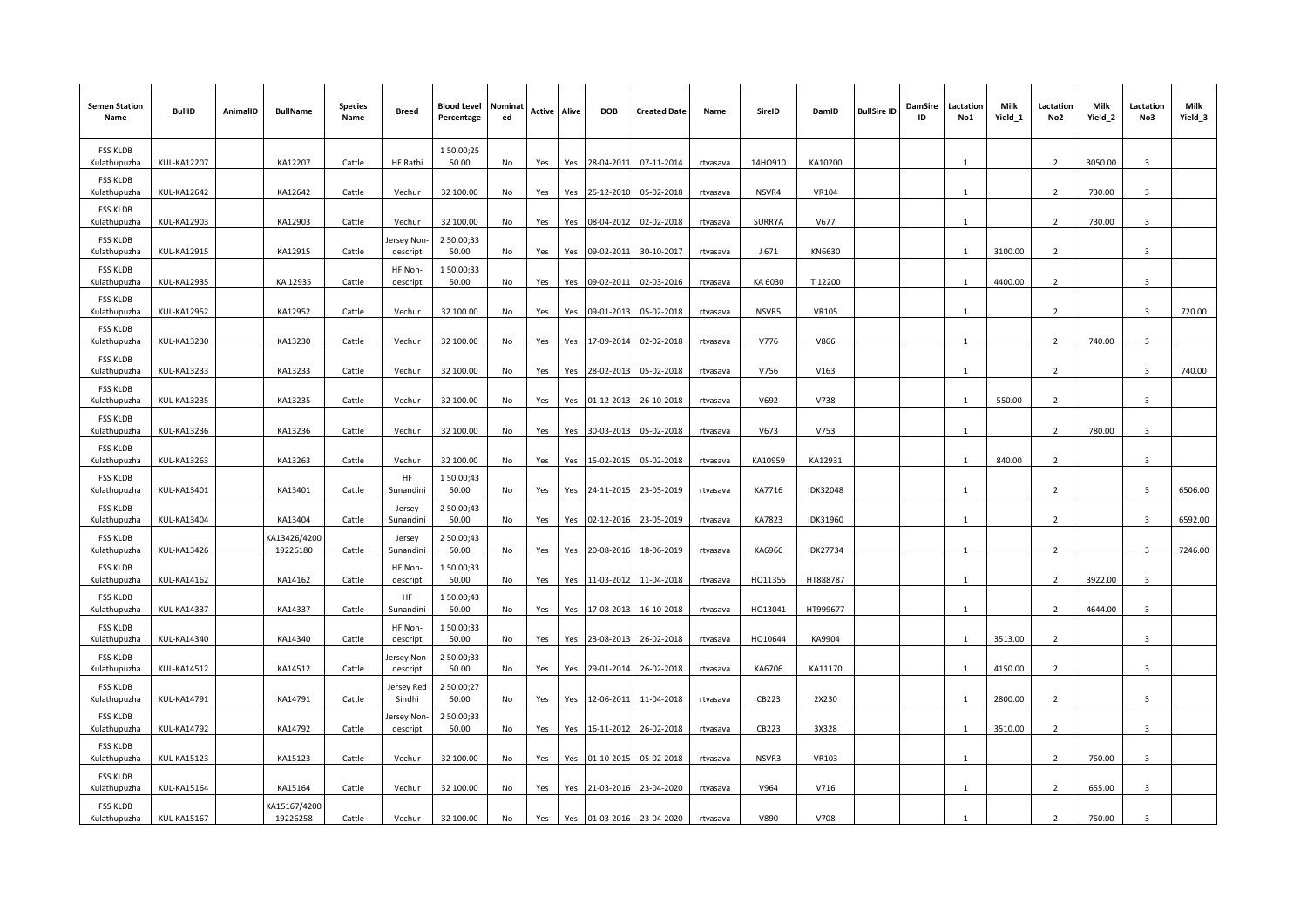| <b>Semen Station</b><br>Name    | <b>BullID</b>      | AnimalID | <b>BullName</b>          | <b>Species</b><br>Name | <b>Breed</b>        | <b>Blood Level Nominat</b><br>Percentage | ed        | Active | Alive | <b>DOB</b>     | <b>Created Date</b> | Name     | SireID        | DamID            | <b>BullSire ID</b> | DamSire<br>ID | Lactation<br>No1 | Milk<br>Yield_1 | Lactation<br>No2         | Milk<br>Yield_2 | Lactation<br>No3        | Milk<br>Yield_3 |
|---------------------------------|--------------------|----------|--------------------------|------------------------|---------------------|------------------------------------------|-----------|--------|-------|----------------|---------------------|----------|---------------|------------------|--------------------|---------------|------------------|-----------------|--------------------------|-----------------|-------------------------|-----------------|
| <b>FSS KLDB</b>                 |                    |          |                          |                        | HF                  | 150.00;43                                |           |        |       |                |                     |          |               |                  |                    |               |                  |                 |                          |                 |                         |                 |
| Kulathupuzha                    | <b>KUL-KA15216</b> |          | <b>KUL-KA15216</b>       | Cattle                 | Sunandini           | 50.00                                    | No        | Yes    |       | Yes 29-10-2016 | 20-02-2020          | rtvasava | HFS20         | KA14891          |                    |               |                  |                 | $\overline{2}$           |                 | $\overline{3}$          | 4457.00         |
| <b>FSS KLDB</b><br>Kulathupuzha | <b>KUL-KA15239</b> |          | <b>KUL-KA15239</b>       | Cattle                 | HF<br>Sunandini     | 150.00;43<br>50.00                       | No        | Yes    | Yes   | 11-02-2017     | 20-02-2020          | rtvasava | <b>HFS20</b>  | KA14982          |                    |               | $\overline{1}$   |                 | $\overline{2}$           |                 | $\overline{3}$          | 4675.00         |
| <b>FSS KLDB</b><br>Kulathupuzha | <b>KUL-KA15242</b> |          | STARC/420019<br>226282   | Cattle                 | HF<br>Sunandini     | 150.00;43<br>50.00                       | No        | Yes    | Yes   | 17-03-2017     | 20-02-2020          | rtvasava | <b>KA7747</b> | KA15580          |                    |               | $\mathbf{1}$     | 3228.00         | $\overline{2}$           |                 | $\overline{3}$          |                 |
|                                 |                    |          |                          |                        |                     |                                          |           |        |       |                |                     |          |               |                  |                    |               |                  |                 |                          |                 |                         |                 |
| <b>FSS KLDB</b><br>Kulathupuzha | <b>KUL-KA15247</b> |          | WATSON/4200<br>19226293  | Cattle                 | Jersey<br>Sunandini | 2 50.00;43<br>50.00                      | No        | Yes    |       | Yes 30-03-2017 | 20-02-2020          | rtvasava | KA8326        | KA14901          |                    |               | $\mathbf{1}$     |                 | $\overline{2}$           |                 | $\overline{\mathbf{3}}$ | 4261.00         |
| <b>FSS KLDB</b><br>Kulathupuzha | <b>KUL-KA15265</b> |          | TARZAN/4200<br>19226338  | Cattle                 | HF<br>Sunandin      | 150.00;43<br>50.00                       | No        | Yes    | Yes   | 28-06-2017     | 20-02-2020          | rtvasava | <b>KA7747</b> | KA15590          |                    |               | $\overline{1}$   | 3585.00         | $\mathcal{L}$            |                 | $\mathbf{a}$            |                 |
| <b>FSS KLDB</b>                 |                    |          |                          |                        | HF                  | 150.00;43                                |           |        |       |                |                     |          |               |                  |                    |               |                  |                 |                          |                 |                         |                 |
| Kulathupuzha                    | <b>KUL-KA15345</b> |          | KA15345                  | Cattle                 | Sunandini           | 50.00                                    | No        | Yes    |       | Yes 12-05-2015 | 23-05-2019          | rtvasava | KA7490        | KA14896          |                    |               | $\mathbf{1}$     |                 | $\overline{2}$           |                 | $\overline{3}$          | 3687.00         |
| <b>FSS KLDB</b><br>Kulathupuzha | <b>KUL-KA15347</b> |          | KA15347                  | Cattle                 | HF<br>Sunandini     | 150.00;43<br>50.00                       | No        | Yes    | Yes   | 01-05-2016     | 23-05-2019          | rtvasava | KA7490        | KA14819          |                    |               | $\mathbf{1}$     |                 | $\overline{2}$           |                 | $\overline{3}$          | 3643.00         |
| <b>FSS KLDB</b>                 |                    |          |                          |                        | Jersey              | 2 50.00;43                               |           |        |       |                |                     |          |               |                  |                    |               |                  |                 |                          |                 |                         |                 |
| Kulathupuzha                    | <b>KUL-KA15351</b> |          | KA15351                  | Cattle                 | Sunandini           | 50.00                                    | No        | Yes    |       | Yes 02-02-2016 | 23-05-2019          | rtvasava | KA7823        | KA14924          |                    |               | $\overline{1}$   |                 | $\overline{\phantom{a}}$ |                 | $\overline{3}$          | 3574.00         |
| <b>FSS KLDB</b><br>Kulathupuzha | <b>KUL-KA15411</b> |          | KA15411                  | Cattle                 | HF<br>Sunandin      | 150.00;43<br>50.00                       | <b>No</b> | Yes    | Yes   | 30-08-2014     | 25-04-2018          | rtvasava | <b>HFS 20</b> | KA 14948         |                    |               |                  |                 | $\overline{\phantom{a}}$ |                 | $\overline{3}$          | 3924.00         |
| <b>FSS KLDB</b><br>Kulathupuzha | <b>KUL-KA15460</b> |          | KA15460                  | Cattle                 | HF Non-<br>descript | 150.00;33<br>50.00                       | No        | Yes    | Yes   | 22-02-2015     | 30-10-2017          | rtvasava | KA 7716       | KA 14813         |                    |               |                  | 3563.00         | $\overline{\phantom{a}}$ |                 | $\overline{3}$          |                 |
| <b>FSS KLDB</b>                 |                    |          |                          |                        | HF Non-             | 150.00;33                                |           |        |       |                |                     |          |               |                  |                    |               |                  |                 |                          |                 |                         |                 |
| Kulathupuzha                    | <b>KUL-KA15498</b> |          | KA15498                  | Cattle                 | descript            | 50.00                                    | No        | Yes    | Yes   | 10-10-2014     | 30-10-2017          | rtvasava | HO 05286      | KA14821          |                    |               | $\overline{1}$   | 3602.40         | $\overline{2}$           |                 | $\overline{\mathbf{3}}$ |                 |
| <b>FSS KLDB</b><br>Kulathupuzha | <b>KUL-KA15503</b> |          | KA15503                  | Cattle                 | HF<br>Sunandini     | 150.00;43<br>50.00                       | No        | Yes    |       | Yes 06-03-2013 | 16-10-2018          | rtvasava | HO01712       | KA14953          |                    |               | $\overline{1}$   |                 | $\overline{2}$           | 3797.00         | $\overline{\mathbf{3}}$ |                 |
| <b>FSS KLDB</b>                 |                    |          |                          |                        | ersey Non           | 2 50.00;33                               |           |        |       |                |                     |          |               |                  |                    |               | $\mathbf{1}$     |                 | $\overline{2}$           |                 |                         |                 |
| Kulathupuzha                    | <b>KUL-KA15510</b> |          | KA15510                  | Cattle                 | descript            | 50.00                                    | No        | Yes    |       | Yes 25-06-2013 | 26-02-2018          | rtvasava | KA7058        | KA14901          |                    |               |                  | 4260.00         |                          |                 | $\overline{\mathbf{3}}$ |                 |
| <b>FSS KLDB</b><br>Kulathupuzha | <b>KUL-KA15563</b> |          | KA15563/4200<br>19226065 | Cattle                 | HF<br>Sunandini     | 150.00;43<br>50.00                       | No        | Yes    |       | Yes 26-11-2013 | 18-06-2019          | rtvasava | HO11631       | KA14961          |                    |               | $\mathbf{1}$     |                 | $\overline{2}$           | 3926.00         | $\overline{3}$          |                 |
| <b>FSS KLDB</b><br>Kulathupuzha | <b>KUL-KA15577</b> |          | KA15577                  | Cattle                 | HF<br>Sunandini     | 150.00;43<br>50.00                       | No        | Yes    | Yes   | 18-04-2014     | 16-10-2018          | rtvasava | HO01712       | KA14893          |                    |               | 1                |                 | $\overline{2}$           | 3971.00         | $\overline{\mathbf{3}}$ |                 |
|                                 |                    |          |                          |                        | HF                  |                                          |           |        |       |                |                     |          |               |                  |                    |               |                  |                 |                          |                 |                         |                 |
| <b>FSS KLDB</b><br>Kulathupuzha | <b>KUL-KA15586</b> |          | KA15586                  | Cattle                 | Sunandini           | 150.00;43<br>50.00                       | No        | Yes    | Yes   | 13-05-2014     | 18-06-2019          | rtvasava | KA7715        | KA14832          |                    |               | $\overline{1}$   |                 | 2                        | 3606.00         | 3                       |                 |
| <b>FSS KLDB</b><br>Kulathupuzha | <b>KUL-KA16118</b> |          | KA16118                  | Cattle                 | HF<br>Sunandini     | 150.00;43<br>50.00                       | <b>No</b> | Yes    | Yes   | 01-12-2016     | 23-05-2019          | rtvasava | KA7490        | KA14144          |                    |               | $\overline{1}$   |                 | $\overline{2}$           |                 | 3                       | 3662.00         |
| <b>FSS KLDB</b>                 |                    |          |                          |                        | HF Non-             | 150.00;33                                |           |        |       |                |                     |          |               |                  |                    |               |                  |                 |                          |                 |                         |                 |
| Kulathupuzha                    | KUL-KA16146        |          | KA16146                  | Cattle                 | descript            | 50.00                                    | No        | Yes    | Yes   | 03-09-2015     | 30-10-2017          | rtvasava | KA 7490       | <b>IDK 29970</b> |                    |               | $\mathbf{1}$     | 6357.00         | $\overline{2}$           |                 | $\overline{\mathbf{3}}$ |                 |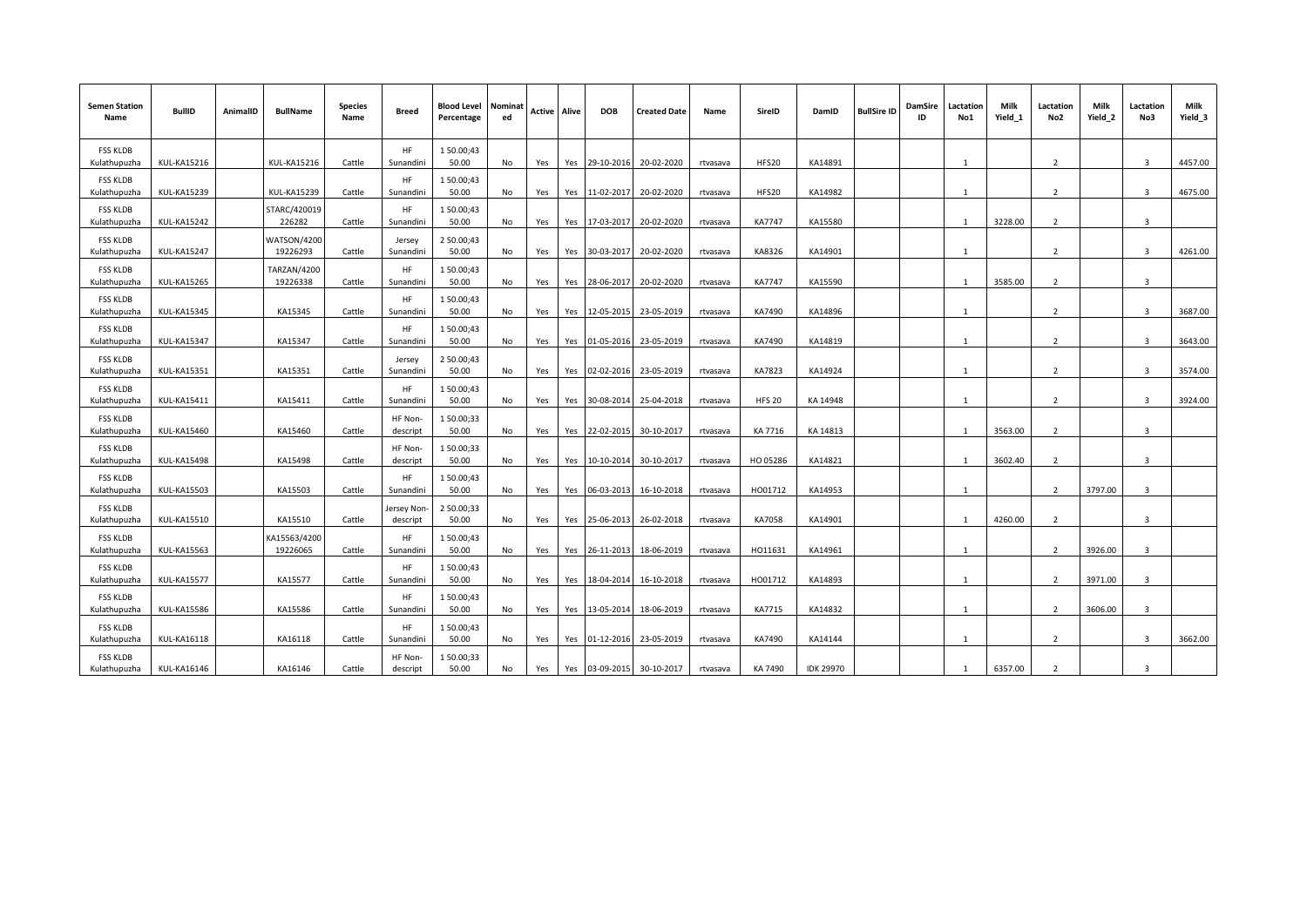| <b>Semen Station</b><br>Name    | <b>BullID</b>      | AnimalID | <b>BullName</b>          | <b>Species</b><br>Name | Breed                 | <b>Blood Level</b><br>Percentage | Nominat<br>ed | Active | Alive | <b>DOB</b> | <b>Created Date</b> | Name     | SireID       | DamID            | <b>BullSire ID</b> | <b>DamSire</b><br>ID | Lactation<br>No1 | Milk<br>Yield_1 | Lactation<br>No2         | Milk<br>Yield_2 | Lactation<br>No3 | Milk<br>Yield_3 |
|---------------------------------|--------------------|----------|--------------------------|------------------------|-----------------------|----------------------------------|---------------|--------|-------|------------|---------------------|----------|--------------|------------------|--------------------|----------------------|------------------|-----------------|--------------------------|-----------------|------------------|-----------------|
| <b>FSS KLDB</b><br>Kulathupuzha | <b>KUL-KA16343</b> |          | KA16343                  | Cattle                 | Vechur                | 32 100.00                        | No            | Yes    | Yes   | 27-11-2015 | 05-02-2018          | rtvasava | KA12656      | KA12944          |                    |                      |                  | 870.00          | $\overline{2}$           |                 | 3                |                 |
| <b>FSS KLDB</b><br>Kulathupuzha | <b>KUL-KA16346</b> |          | KA16346                  | Cattle                 | Vechur                | 32 100.00                        | No            | Yes    | Yes   | 03-01-2016 | 05-02-2018          | rtvasava | KA12656      | KA13228          |                    |                      | $\mathbf{1}$     | 860.00          | 2                        |                 | 3                |                 |
| <b>FSS KLDB</b><br>Kulathupuzha | <b>KUL-KA16803</b> |          | KA16803                  | Cattle                 | Vechur                | 32 100.00                        | No            | Yes    | Yes   | 21-05-2017 | 12-09-2019          | rtvasava | KA12656      | KA12932          |                    |                      | $\mathbf{1}$     |                 | 2                        |                 | 3                | 650.00          |
| <b>FSS KLDB</b><br>Kulathupuzha | <b>KUL-KA17304</b> |          | VAUGHAN/KL<br>L-KA17304  | Cattle                 | HF<br>Sunandini       | 150.00;43<br>50.00               | No            | Yes    | Yes   | 07-10-2017 | 20-02-2020          | rtvasava | HFS03        | KA15900          |                    |                      |                  |                 | $\overline{2}$           | 4166.00         | 3                |                 |
| <b>FSS KLDB</b><br>Kulathupuzha | <b>KUL-KA17343</b> |          | KA17343/4200<br>19226544 | Cattle                 | Vechur                | 32 100.00                        | No            | Yes    | Yes   | 08-02-2018 | 23-04-2020          | rtvasava | V12          | 42002169813<br>8 |                    |                      | -1               | 550.00          | $\overline{2}$           |                 | 3                |                 |
| <b>FSS KLDB</b><br>Kulathupuzha | <b>KUL-KA6121</b>  |          | KA6121                   | Cattle                 | HF Non-<br>descript   | 150.00;33<br>50.00               | No            | Yes    | Yes   | 10-07-1997 | 30-10-2017          | rtvasava | H 2239       | ALP91817         |                    |                      | $\mathbf{1}$     | 11931.00        | 2                        |                 | 3                |                 |
| <b>FSS KLDB</b><br>Kulathupuzha | KUL-KA6242         |          | KA6242                   | Cattle                 | ersey Non<br>descript | 2 50.00;33<br>50.00              | No            | Yes    | Yes   | 12-11-1997 | 26-02-2018          | rtvasava | KA2142       | KA3446           |                    |                      | $\mathbf{1}$     | 3604.00         | 2                        |                 | 3                |                 |
| <b>FSS KLDB</b><br>Kulathupuzha | KUL-KA6283         |          | KA6283                   | Cattle                 | HF<br>Sunandini       | 150.00;43<br>50.00               | No            | Yes    | Yes   | 02-05-1998 | 16-10-2018          | rtvasava | KA4000       | KA4769           |                    |                      |                  | 3717.00         | 2                        |                 | 3                |                 |
| <b>FSS KLDB</b><br>Kulathupuzha | KUL-KA6363         |          | KA6363                   | Cattle                 | ersey Non<br>descript | 2 50.00;33<br>50.00              | <b>No</b>     | Yes    | Yes   | 21-08-1998 | 26-02-2018          | rtvasava | KA2562       | KA5168           |                    |                      |                  | 3690.00         | $\overline{2}$           |                 | 3                |                 |
| <b>FSS KLDB</b><br>Kulathupuzha | KUL-KA6433         |          | KA6433                   | Cattle                 | ersey Non<br>descript | 2 50.00;33<br>50.00              | No            | Yes    | Yes   | 11-02-1999 | 26-02-2018          | rtvasava | KA2562       | KA4990           |                    |                      | 1                | 3587.00         | 2                        |                 | 3                |                 |
| <b>FSS KLDB</b><br>Kulathupuzha | KUL-KA6463         |          | KA6463                   | Cattle                 | Jersey<br>Sunandini   | 2 50.00;43<br>50.00              | No            | Yes    | Yes   | 26-07-1998 | 26-10-2018          | rtvasava | KA2802       | KA904            |                    |                      | 1                |                 | 2                        |                 | 3                | 4326.00         |
| <b>FSS KLDB</b><br>Kulathupuzha | KUL-KA6512         |          | KA6512                   | Cattle                 | HF Non-<br>descript   | 150.00;33<br>50.00               | No            | Yes    | Yes   | 18-07-1998 | 30-10-2017          | rtvasava | KA 4836      | AL68030          |                    |                      | -1               | 4478.00         | 2                        |                 | 3                |                 |
| <b>FSS KLDB</b><br>Kulathupuzha | KUL-KA6738         |          | KA6738                   | Cattle                 | HF Non-<br>descript   | 150.00;33<br>50.00               | <b>No</b>     | Yes    | Yes   | 06-03-1999 | 30-10-2017          | rtvasava | KA 4836      | KA4451           |                    |                      | $\overline{1}$   | 4456.00         | $\overline{2}$           |                 | 3                |                 |
| <b>FSS KLDB</b><br>Kulathupuzha | KUL-KA6794         |          | <b>HAMLET</b>            | Cattle                 | Jersey<br>Sunandini   | 2 50.00;43<br>50.00              | No            | Yes    | Yes   | 15-08-1999 | 29-11-2018          | rtvasava | KA3369       | KA5832           |                    |                      | $\mathbf{1}$     |                 | 2                        |                 | 3                | 3619.00         |
| <b>FSS KLDB</b><br>Kulathupuzha | KUL-KA7036         |          | KA7036/LEAN              | Cattle                 | Sunandini             | 43 100.00                        | No            | Yes    | Yes   | 13-03-2000 | 01-07-2020          | abadmn   | KA2560       | 80869            |                    |                      | $\mathbf{1}$     |                 | 2                        |                 | 3                | 4509.00         |
| <b>FSS KLDB</b><br>Kulathupuzha | KUL-KA7046         |          | KA7046                   | Cattle                 | HF Non-<br>descript   | 150.00;33<br>50.00               | No            | Yes    | Yes   | 09-11-1999 | 30-10-2017          | rtvasava | KA 4836      | KT27193          |                    |                      | $\overline{1}$   | 3688.00         | 2                        |                 | 3                |                 |
| <b>FSS KLDB</b><br>Kulathupuzha | KUL-KA7348         |          | KA7348/GAUR<br>AV        | Cattle                 | ersey Non<br>descript | 2 50.00;33<br>50.00              | No            | Yes    | Yes   | 18-11-2000 | 28-05-2018          | rtvasava | KA3369       | <b>IDK11802</b>  |                    |                      |                  |                 | $\overline{\phantom{a}}$ |                 | 3                | 3761.00         |
| <b>FSS KLDB</b><br>Kulathupuzha | KUL-KA7489         |          | KA7489                   | Cattle                 | HF<br>Sunandini       | 150.00;43<br>50.00               | No            | Yes    | Yes   | 07-03-2001 | 18-06-2019          | rtvasava | KA3530       | PTM10011         |                    |                      | 1                |                 | 2                        |                 | 3                | 4130.00         |
| <b>FSS KLDB</b><br>Kulathupuzha | KUL-KA7837         |          | KA7837                   | Cattle                 | ersey Non<br>descript | 2 50.00;33<br>50.00              | No            | Yes    | Yes   | 05-05-2002 | 26-02-2018          | rtvasava | KA2957       | ALP81852         |                    |                      | 1                |                 | $\overline{2}$           | 3680.00         | 3                |                 |
| <b>FSS KLDB</b><br>Kulathupuzha | KUL-KA7857         |          | KA7857                   | Cattle                 | Jersey<br>Sunandini   | 2 50.00;43<br>50.00              | No            | Yes    | Yes   | 10-01-2002 | 16-10-2018          | rtvasava | KA3576       | KTM45277         |                    |                      | $\mathbf{1}$     | 3951.00         | 2                        |                 | 3                |                 |
| <b>FSS KLDB</b><br>Kulathupuzha | KUL-KA7862         |          | KA7862/HRITH<br>۱К       | Cattle                 | Jersey<br>Sunandini   | 2 50.00;43<br>50.00              | No            | Yes    | Yes   | 18-07-2002 | 01-07-2020          | abadmn   | KA6240       | KA5644           |                    |                      |                  |                 | 2                        |                 | 3                | 3919.00         |
| <b>FSS KLDB</b><br>Kulathupuzha | KUL-KA7882         |          | KA7882                   | Cattle                 | HF Non-<br>descript   | 150.00;33<br>50.00               | Yes           | Yes    | Yes   | 13-09-2002 | 17-10-2016          | rtvasava | <b>PG855</b> | KA5599           |                    |                      |                  | 5460.00         | 2                        |                 | 3                |                 |
| <b>FSS KLDB</b><br>Kulathupuzha | <b>KUL-KA8063</b>  |          | KA8063                   | Cattle                 | ersey Non<br>descript | 2 50.00;33<br>50.00              | No            | Yes    | Yes   | 13-10-2002 | 30-10-2017          | rtvasava | J357         | <b>ND</b>        |                    |                      | $\overline{1}$   |                 | 2                        | 5937.00         | $\overline{3}$   |                 |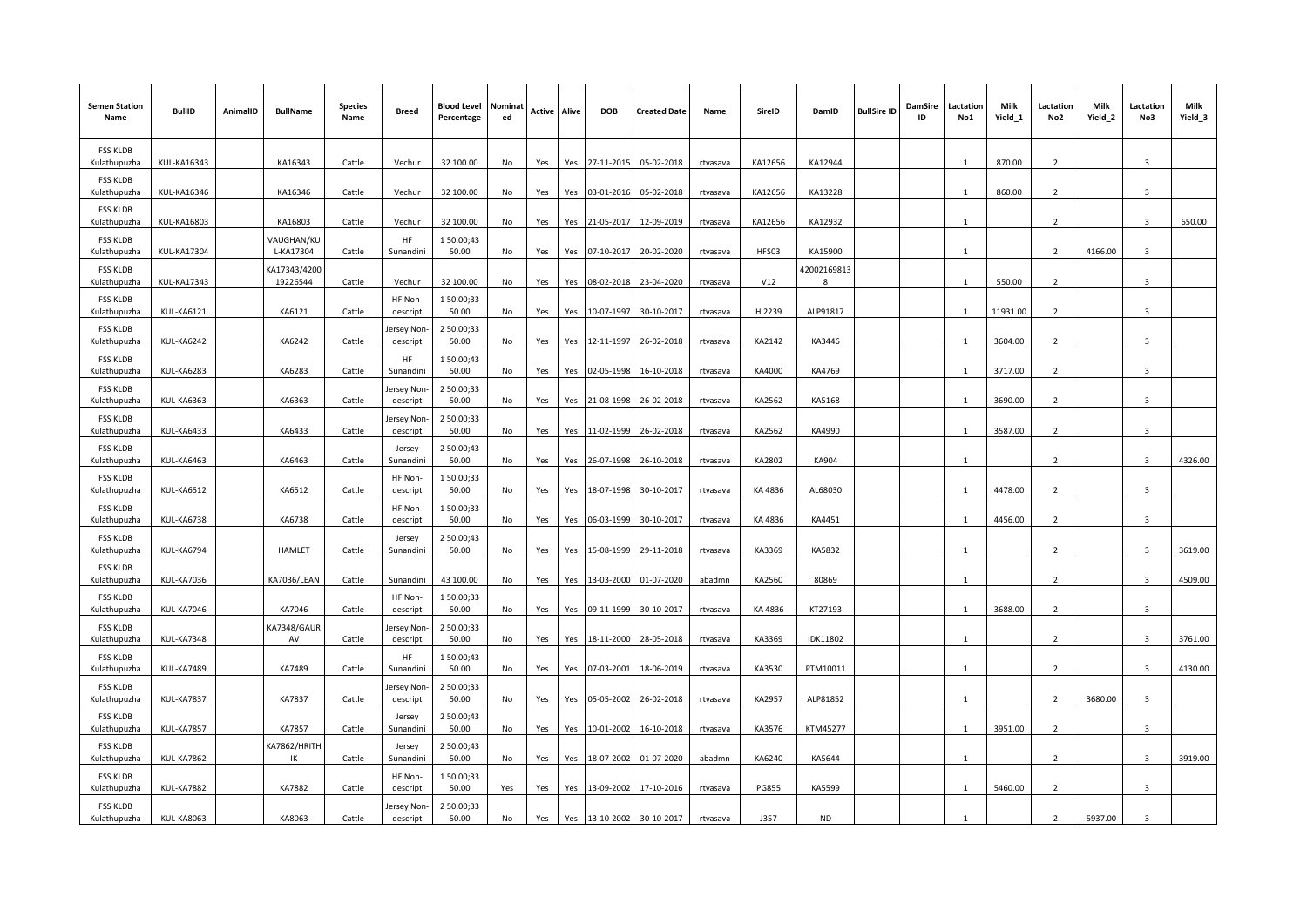| <b>Semen Station</b><br>Name    | <b>BullID</b>     | AnimalID | <b>BullName</b>                             | <b>Species</b><br>Name | <b>Breed</b>           | <b>Blood Level</b><br>Percentage | Nominat<br>ed | Active | Alive | <b>DOB</b> | <b>Created Date</b> | Name     | SireID | DamID           | <b>BullSire ID</b> | DamSire<br>ID | Lactation<br>No1 | Milk<br>Yield_1 | Lactation<br>No2         | Milk<br>Yield_2 | Lactation<br>No3 | Milk<br>Yield_3 |
|---------------------------------|-------------------|----------|---------------------------------------------|------------------------|------------------------|----------------------------------|---------------|--------|-------|------------|---------------------|----------|--------|-----------------|--------------------|---------------|------------------|-----------------|--------------------------|-----------------|------------------|-----------------|
| <b>FSS KLDB</b><br>Kulathupuzha | KUL-KA8322        |          | KA8322                                      | Cattle                 | Jersey<br>Sunandini    | 2 50.00;43<br>50.00              | No            | Yes    | Yes   | 06-07-2003 | 26-10-2018          | rtvasava | KA1464 | KTM54364        |                    |               | $\mathbf{1}$     |                 | $\overline{2}$           | 4245.00         | 3                |                 |
| <b>FSS KLDB</b><br>Kulathupuzha | KUL-KA8337        |          | KA8337                                      | Cattle                 | HF Non-<br>descript    | 150.00;33<br>50.00               | Yes           | Yes    | Yes   | 18-03-2005 | 26-02-2018          | rtvasava | KA4514 | IDK11204        |                    |               | $\mathbf{1}$     | 5400.00         | $\overline{2}$           |                 | $\mathbf{3}$     |                 |
| <b>FSS KLDB</b><br>Kulathupuzha | <b>KUL-KA8357</b> |          | KA8357                                      | Cattle                 | ersey Non<br>descript  | 2 50.00;33<br>50.00              | No            | Yes    | Yes   | 08-02-2004 | 30-10-2017          | rtvasava | KA4146 | <b>IDK17598</b> |                    |               | $\mathbf{1}$     | 5026.00         | $\overline{2}$           |                 | $\overline{3}$   |                 |
| <b>FSS KLDB</b><br>Kulathupuzha | <b>KUL-KA8453</b> |          | <b>FULTON</b>                               | Cattle                 | Jersey<br>Sunandini    | 2 50.00;43<br>50.00              | No            | Yes    | Yes   | 04-06-2004 | 29-11-2018          | rtvasava | KA4152 | KA5344          |                    |               | $\mathbf{1}$     |                 | $\mathbf{2}$             |                 | 3                | 3633.00         |
| <b>FSS KLDB</b><br>Kulathupuzha | KUL-KA8515        |          | <b>JOTHISH</b>                              | Cattle                 | Jersey<br>Sunandini    | 2 50.00;43<br>50.00              | No            | Yes    | Yes   | 12-09-2004 | 29-11-2018          | rtvasava | KA4152 | KA5784          |                    |               | $\mathbf{1}$     |                 | $\overline{2}$           | 3578.00         | $\mathbf{a}$     |                 |
| <b>FSS KLDB</b><br>Kulathupuzha | KUL-KA8525        |          | KA8525/86                                   | Cattle                 | Jersey<br>Sunandini    | 2 50.00;43<br>50.00              | No            | Yes    | Yes   | 29-03-2004 | 16-10-2018          | rtvasava | KA4152 | KTM568852       |                    |               | -1               |                 | $\overline{2}$           | 3924.00         | $\mathbf{3}$     |                 |
| <b>FSS KLDB</b><br>Kulathupuzha | <b>KUL-KA8642</b> |          | KA8642/FEDER<br>ER                          | Cattle                 | HF Non-<br>descript    | 150.00;33<br>50.00               | No            | Yes    | Yes   | 22-06-2004 | 28-05-2018          | rtvasava | KA5569 | IDK16766        |                    |               | $\mathbf{1}$     | 3741.00         | $\overline{2}$           |                 | $\overline{3}$   |                 |
| <b>FSS KLDB</b><br>Kulathupuzha | <b>KUL-KA8679</b> |          | KA8679                                      | Cattle                 | lersey Non<br>descript | 2 50.00;33<br>50.00              | No            | Yes    | Yes   | 09-09-2004 | 26-02-2018          | rtvasava | KA4145 | KTM61897        |                    |               | $\mathbf{1}$     |                 | $\overline{2}$           | 4665.00         | $\overline{3}$   |                 |
| <b>FSS KLDB</b><br>Kulathupuzha | <b>KUL-KA8681</b> |          | KA8681                                      | Cattle                 | HF Non-<br>descript    | 150.00;33<br>50.00               | No            | Yes    | Yes   | 01-09-2004 | 26-02-2018          | rtvasava | KA4514 | KTM61675        |                    |               | $\mathbf{1}$     | 4829.00         | $\mathcal{P}$            |                 | $\mathbf{3}$     |                 |
| <b>FSS KLDB</b><br>Kulathupuzha | <b>KUL-KA8693</b> |          | FERRARI                                     | Cattle                 | Jersey<br>Sunandini    | 2 50.00;43<br>50.00              | No            | Yes    | Yes   | 14-10-2014 | 21-11-2019          | rtvasava | KA5496 | <b>IDK18799</b> |                    |               | $\mathbf{1}$     |                 | $\overline{2}$           | 5046.00         | $\mathbf{3}$     |                 |
| <b>FSS KLDB</b><br>Kulathupuzha | <b>KUL-KA8701</b> |          | KA8701/LEE                                  | Cattle                 | HF Non-<br>descript    | 150.00;33<br>50.00               | No            | Yes    | Yes   | 03-11-2004 | 28-05-2018          | rtvasava | KA4215 | OIC4117         |                    |               | $\mathbf{1}$     | 3646.00         | $\overline{2}$           |                 | $\overline{3}$   |                 |
| <b>FSS KLDB</b><br>Kulathupuzha | <b>KUL-KA8705</b> |          | KA8705                                      | Cattle                 | Jersey<br>Sunandini    | 2 50.00;43<br>50.00              | No            | Yes    | Yes   | 19-11-2004 | 16-10-2018          | rtvasava | PB5496 | KT52952         |                    |               | $\mathbf{1}$     |                 | $\overline{2}$           | 4091.00         | $\overline{3}$   |                 |
| <b>FSS KLDB</b><br>Kulathupuzha | <b>KUL-KA8708</b> |          | <b><a8708 b="" gord<=""><br/>ON</a8708></b> | Cattle                 | HF Non-<br>descript    | 150.00;33<br>50.00               | No            | Yes    | Yes   | 08-11-2004 | 28-05-2018          | rtvasava | KA5569 | KTM61911        |                    |               |                  |                 | $\overline{2}$           |                 | $\mathbf{R}$     | 5130.00         |
| <b>FSS KLDB</b><br>Kulathupuzha | KUL-KA8720        |          | KA8720                                      | Cattle                 | HF Non-<br>descript    | 150.00;33<br>50.00               | No            | Yes    | Yes   | 04-03-2005 | 26-02-2018          | rtvasava | KA4514 | IDK19796        |                    |               | $\mathbf{1}$     | 4022.00         | $\overline{2}$           |                 | $\mathbf{3}$     |                 |
| <b>FSS KLDB</b><br>Kulathupuzha | KUL-KA8836        |          | KIEV                                        | Cattle                 | Jersey<br>Sunandini    | 2 50.00;43<br>50.00              | No            | Yes    | Yes   | 06-03-2005 | 29-11-2018          | rtvasava | KA4152 | IDK17311        |                    |               |                  |                 | $\overline{2}$           | 3538.00         | $\overline{3}$   |                 |
| <b>FSS KLDB</b><br>Kulathupuzha | <b>KUL-KA8837</b> |          | KA8837                                      | Cattle                 | HF Non-<br>descript    | 150.00;33<br>50.00               | No            | Yes    | Yes   | 18-03-2005 | 26-02-2018          | rtvasava | KA4514 | IDK17617        |                    |               | $\mathbf{1}$     | 3890.00         | $\overline{2}$           |                 | $\overline{3}$   |                 |
| <b>FSS KLDB</b><br>Kulathupuzha | <b>KUL-KA9005</b> |          | KA9005                                      | Cattle                 | lersey Non<br>descript | 2 50.00;33<br>50.00              | No            | Yes    | Yes   | 16-06-2005 | 30-10-2017          | rtvasava | KA4324 | IDK20034        |                    |               | $\overline{1}$   | 4745.00         | $\mathbf{2}$             |                 | $\mathbf{3}$     |                 |
| <b>FSS KLDB</b><br>Kulathupuzha | KUL-KA9021        |          | KA9021/KRISH                                | Cattle                 | HF Non-<br>descript    | 150.00;33<br>50.00               | No            | Yes    | Yes   | 15-07-2005 | 28-05-2018          | rtvasava | KA5141 | <b>IDK7300</b>  |                    |               | -1               |                 | $\overline{2}$           | 3862.00         | 3                |                 |
| <b>FSS KLDB</b><br>Kulathupuzha | KUL-KA9041        |          | KA9041/JOGY                                 | Cattle                 | HF Non-<br>descript    | 150.00;33<br>50.00               | No            | Yes    | Yes   | 25-11-2005 | 28-05-2018          | rtvasava | KA5141 | KA6890          |                    |               | $\mathbf{1}$     | 3666.00         | $\overline{2}$           |                 | $\overline{3}$   |                 |
| <b>FSS KLDB</b><br>Kulathupuzha | KUL-KA9046        |          | KA9046                                      | Cattle                 | Jersey<br>Sunandini    | 2 50.00;43<br>50.00              | Yes           | Yes    | Yes   | 13-12-2005 | 28-07-2020          | abadmn   | KA4555 | KA6829          |                    |               | $\mathbf{1}$     | 3096.00         | $\overline{2}$           |                 | $\overline{3}$   |                 |
| <b>FSS KLDB</b><br>Kulathupuzha | <b>KUL-KA9069</b> |          | KA9069                                      | Cattle                 | HF Non-<br>descript    | 150.00;33<br>50.00               | No            | Yes    | Yes   | 22-10-2005 | 07-11-2014          | rtvasava | KA5141 | IDK20621        |                    |               | -1               |                 | 2                        | 5829.00         | $\overline{3}$   |                 |
| <b>FSS KLDB</b><br>Kulathupuzha | KUL-KA9114        |          | KA9114                                      | Cattle                 | HF Non-<br>descript    | 150.00;33<br>50.00               | No            | Yes    | Yes   | 30-11-2005 | 26-02-2018          | rtvasava | KA4514 | KTM63202        |                    |               | $\mathbf{1}$     | 3548.00         | $\overline{2}$           |                 | $\overline{3}$   |                 |
| <b>FSS KLDB</b><br>Kulathupuzha | <b>KUL-KA9115</b> |          | KA9115                                      | Cattle                 | lersey Non<br>descript | 2 50.00;33<br>50.00              | No            | Yes    | Yes   | 03-03-2006 | 30-10-2017          | rtvasava | KA5080 | PT12311         |                    |               |                  | 4439.00         | $\overline{\phantom{a}}$ |                 | $\overline{3}$   |                 |